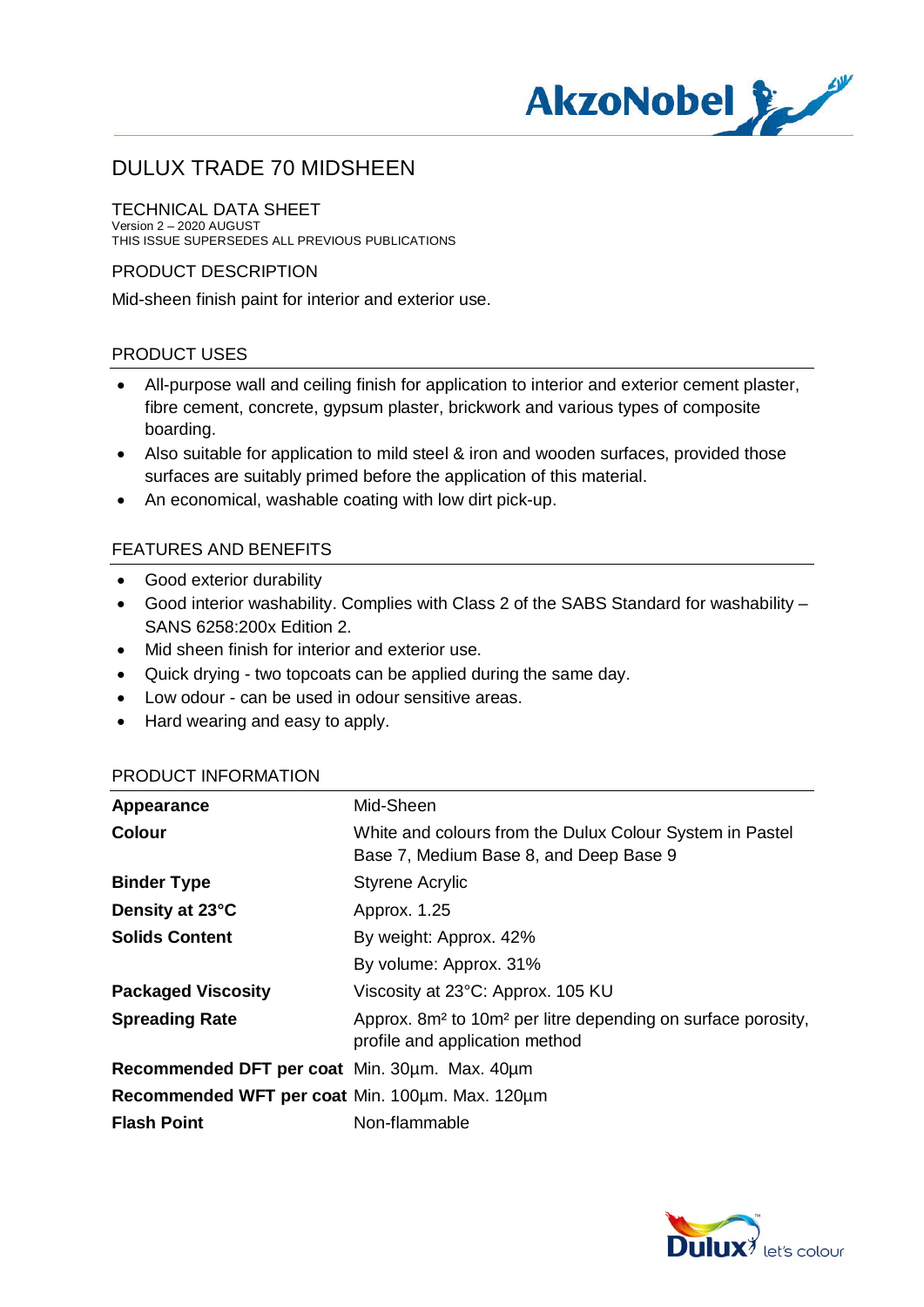

# APPLICATION INFORMATION

| Mixing                                | Stir until homogeneous with a flat paddle.                                                                                                                                                                                                                                      |
|---------------------------------------|---------------------------------------------------------------------------------------------------------------------------------------------------------------------------------------------------------------------------------------------------------------------------------|
| <b>Application Surface conditions</b> | Surface Temperature between 10 - 35°C. Relative Humidity<br>between 10 - 85 % OR 2°C above dew point minimum.                                                                                                                                                                   |
| Application methods                   | Brush, roller or airless spray. Short-nap mohair or foam<br>rollers achieve the best finish. Medium pile rollers may be<br>used but the finish might be compromised.                                                                                                            |
| <b>Thinner</b>                        | Thinning not recommended. Ready for use after thorough<br>stirring.                                                                                                                                                                                                             |
| <b>Drying Time</b>                    | Touch dry 30 minutes at 23°C.                                                                                                                                                                                                                                                   |
| <b>Recoating Time</b>                 | 4 hours at 23°C (Drying times will be extended during cold,<br>wet or humid conditions)                                                                                                                                                                                         |
| Cleaning of equipment                 | After use, remove as much product as possible, and then<br>clean immediately with water.                                                                                                                                                                                        |
| <b>Substrates</b>                     | Suitable for cement plaster, gypsum plaster, concrete, fibre<br>cement, and various types of composite boarding, as well as<br>mild steel and iron, PVC and wood provided appropriate<br>preparation and priming is carried out.                                                |
| Precautions                           | Do not apply during cold (below 10°C) or wet weather.                                                                                                                                                                                                                           |
|                                       | Do not apply directly to bare metal surfaces.                                                                                                                                                                                                                                   |
|                                       | Not suitable for direct application to powdery or friable<br>surfaces whether previously painted or not.                                                                                                                                                                        |
|                                       | Essentially a wall coating. For areas subject to continual<br>handling/soiling, e.g. cupboards and door frames, use Dulux<br>Trade Eggshell Enamel or Dulux Trade Pearlglo Non-<br>Drip Enamel or Dulux Pearlglo Water Based.<br>Not suitable for use in kitchen and bathrooms. |
|                                       | Do not clean surface within 7 days of applying                                                                                                                                                                                                                                  |
| <b>Coats Required</b>                 | Apply two to three finishing coats to new surfaces to achieve<br>a continuous closed film and solid colour.                                                                                                                                                                     |

### SURFACE PREPARATION

Plaster sand should comply with SABS 1090 requirements. Plaster mix must be applied at a minimum thickness of 10mm, curing to a hard and sound finish, free of soft and friable material. MPA strength must comply with SABS 0164-1 (10MPA=2, 6:1 and 5MPA=4:1). Ensure that surfaces are sound and free from dust, oil, grease, dirt, and debris. Surfaces must be thoroughly dry - no more than 12% moisture content.

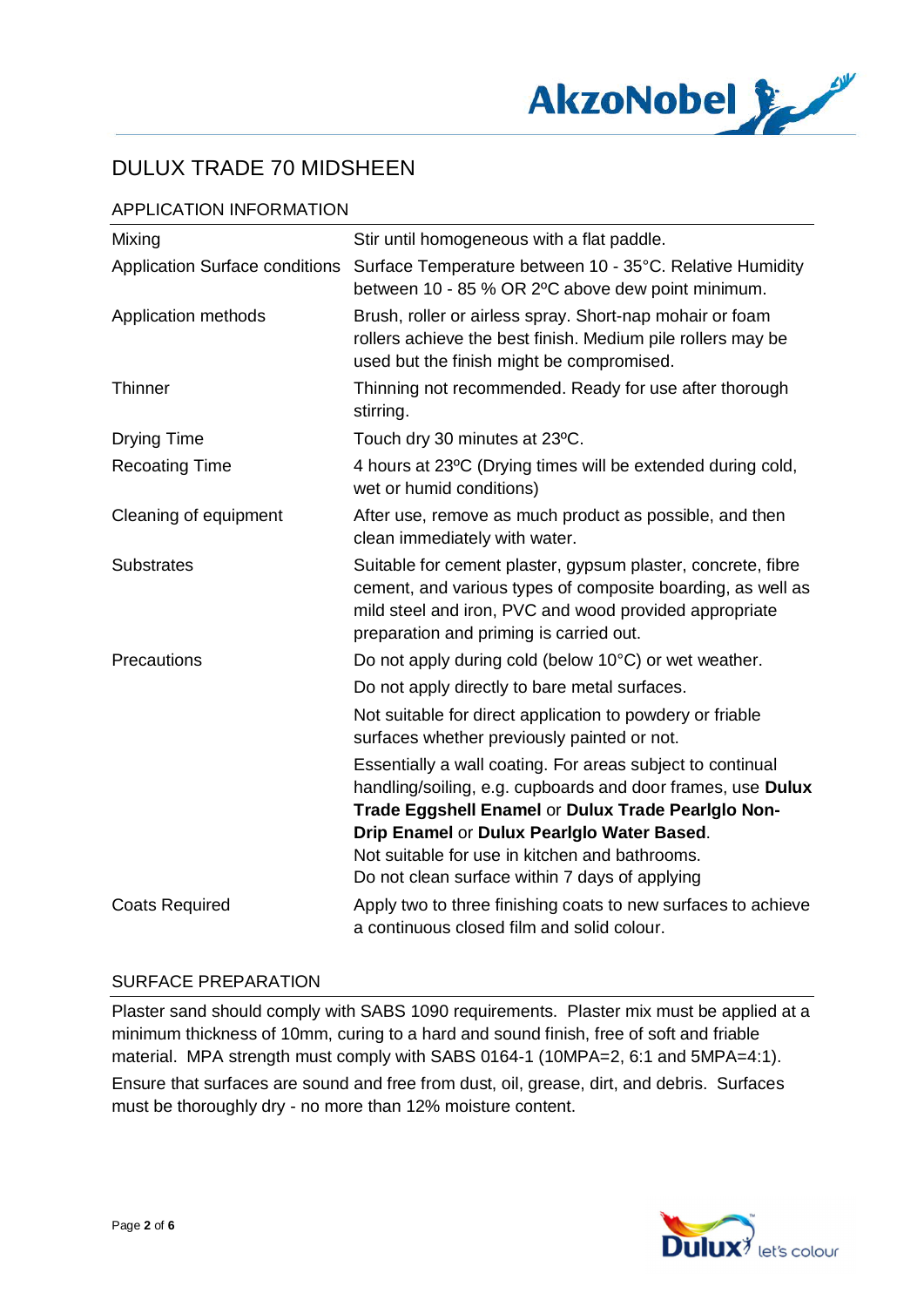

# SURFACE PREPARATION

### NEW SURFACES

## **Cement Plaster (non-friable) and Fibre Cement**

- · Fresh cement plaster should be allowed 1 week drying for every 5mm thickness; and longer in cold or damp weather.
- · Spot-prime metal strips and nail heads with the appropriate metal primer.
- · For very absorbent surfaces more than one coat **Dulux Trade Alkali Resistant Primer** or **Dulux Trade Plaster Primer** or **Dulux Plaster Primer** could be required to achieve correct binding and sealing properties.

## **Composite Boarding**

- Spot-prime metal strips and nail heads with the appropriate metal primer.
- · For very absorbent surfaces more than one coat **Dulux Trade Alkali Resistant Primer** or **Dulux Plaster Primer** could be required to achieve correct binding and sealing properties.

## **Gypsum Plaster - Interior**

- Newly applied Gypsum Plaster can present variable surface finishes based on the application method, the quality and type of gypsum plaster used. This can present variability in the finish of the applied gypsum in terms of surface hardness, texture and porosity. This may require added attention during priming.
- Ensure the gypsum plaster is sound, non-friable, applied and cured as per the manufacturers specifications.
- After wiping down the gypsum plaster, no chalky powder should remain on the surface.
- · If the gypsum is sound, apply a single coat **Dulux Trade Alkali Resistant Primer** or **Dulux Trade Plaster Primer** or **Dulux Plaster Primer.**
- · As gypsum plaster is a very porous surface, adsorption of the plaster primer may occur. To test for this, wipe a black cloth over the dried **Dulux Trade Alkali Resistant Primer** or **Dulux Trade Plaster Primer** or **Dulux Plaster Primer** to test its integrity. If a white residue is found on the back of the cloth, apply 1 to 2 further coats of respective **Dulux Trade Alkali Resistant Primer** or **Dulux Trade Plaster Primer** or **Dulux Plaster Primer** applied, to achieve the correct binding and sealing properties.

### **Concrete**

- · Ensure that concrete is fully cured and sound. Remove any uncured cement, grease, and mould release agents by high-pressure water blast, or wash with a strong solution of **Dulux Pre-Paint Sugar Soap**. Rinse off thoroughly with clean water and allow drying.
- · For best paint system performance prime with one full coat **Dulux Trade Alkali Resistant Primer** or **Dulux Trade Plaster Primer** or **Dulux Plaster Primer.**

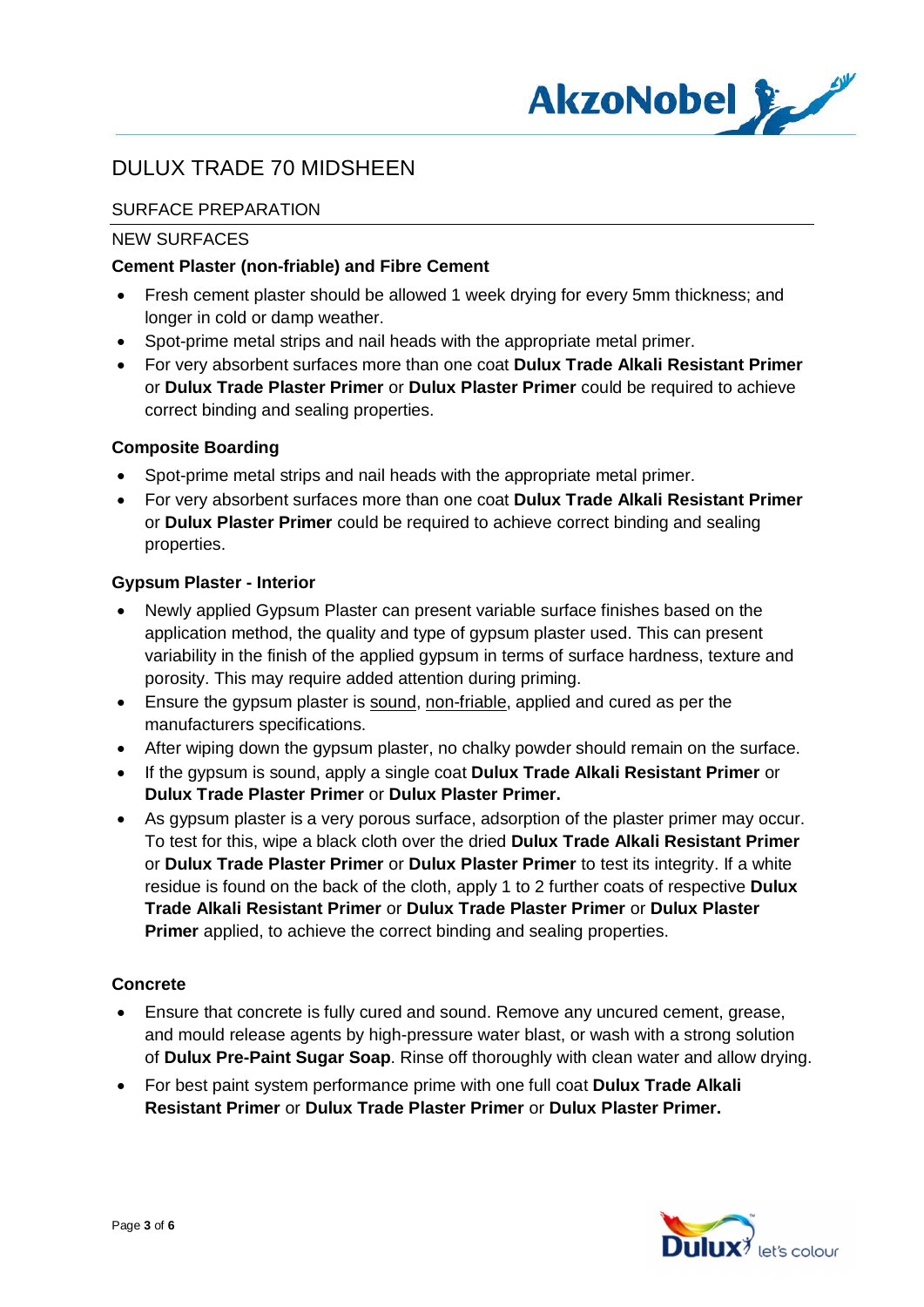

# SURFACE PREPARATION

## NEW SURFACES

## **Mild Steel and Iron**

- Inspect shop-primer thoroughly for damage by installation. All rust, scale and dirt must be removed by scraping or with steel wire brushes, and then thoroughly sand with medium grit sandpaper and finish with fine grit sandpaper - down to a bright metal finish. Ensure that the sanded areas are dry and free of grease and dust. A solvent wash (rags dipped in lacquer thinner) may be used. Change the rags frequently. Allow drying.
- · Prime with one to two coats **Dulux Trade Steel Primer** or **Dulux Steel Primer** depending on the severity of the conditions. Two coats recommended for coastal conditions.
- · For best paint system performance follow primer with **Dulux Trade Universal Undercoat** or **Dulux Universal Undercoat** before applying the selected finishing coat.

## **PVC Gutters and Downpipes**

- Sand well to improve adhesion. Ensure surface is clean and dry.
- · Prime with one full coat **Dulux Supergrip.**

### **Wooden Surfaces**

- · Timber treated with borer- or fire retardant may cause slow drying (consult supplier).
- · Treat knots in timber with Knotting Agent.
- · Spot prime nail heads with **Dulux Trade Steel Primer or Dulux Steel Primer**.
- · Special attention must be given to painting the end grain to avoid moisture penetration apply a second coat after 10 - 20 minutes.
- · Prime with one coat **Dulux Wood Primer**. Two coats may be required for very absorbent wood. Alternatively, timber surfaces can be primed with **Dulux Supergrip** to support a water based paint system.
- · For best paint system performance follow **Dulux Wood Primer** with **Dulux Trade Universal Undercoat** or **Dulux Universal Undercoat** before applying the selected finishing coat.

## PREVIOUSLY PAINTED SURFACES

### **Good Condition, not powdery**

- Remove any loose and flaking paint back to a sound substrate and firm edges by scraping and sanding.
- · Clean surfaces with **Dulux Pre-Paint Sugar Soap** /water solution to remove all surface contaminates and chalky residue, rinse with clean water to remove all traces of the **Dulux Pre-Paint Sugar Soap** treatment and allow drying out. For exterior application high pressure water jet cleaning can be used as an alternative to the **Dulux Pre-Paint Sugar Soap** treatment.

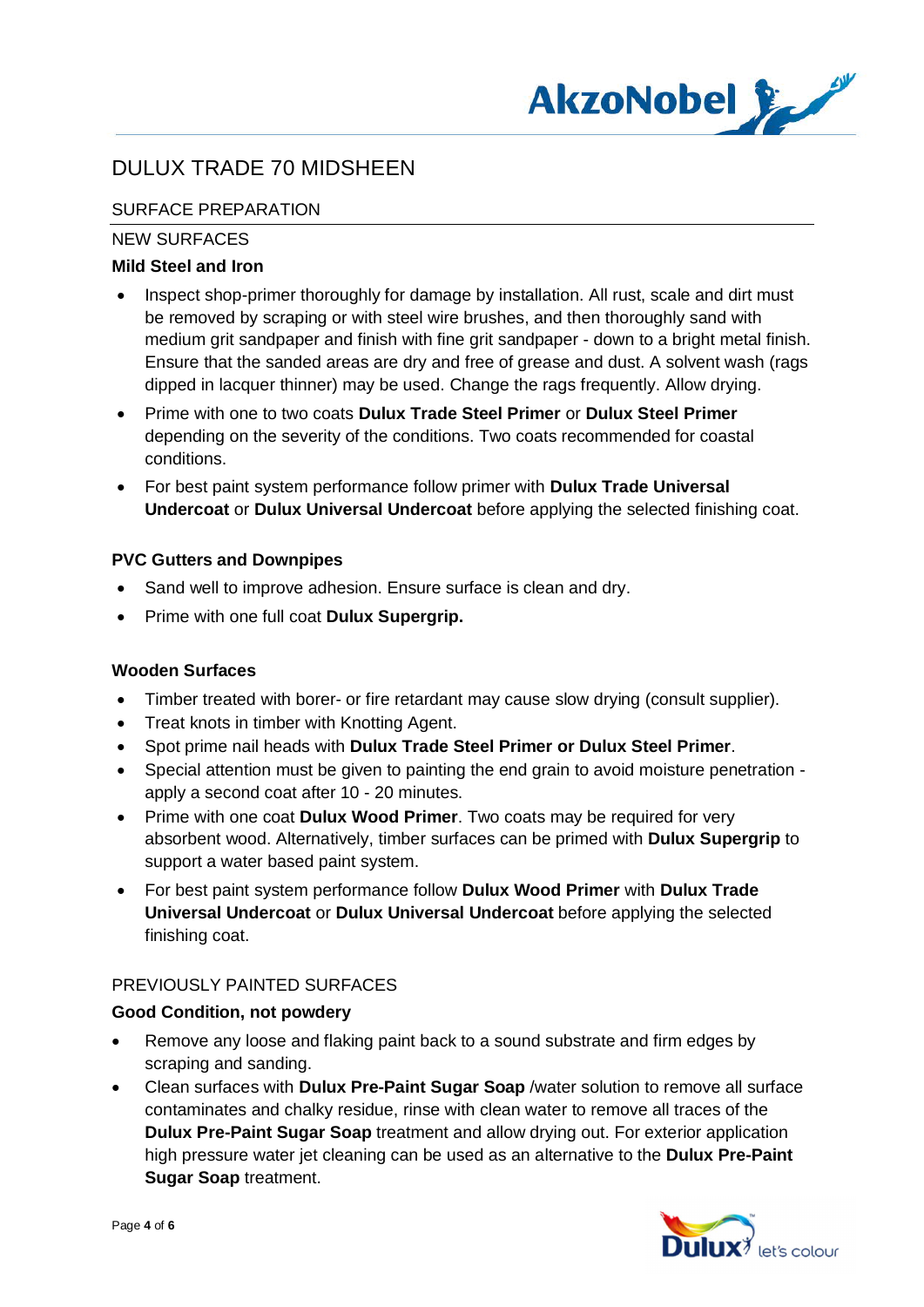

# SURFACE PREPARATION

# PREVIOUSLY PAINTED SURFACES

## **Good Condition, not powdery (Continued)**

- · Spot prime bare exposed substrates with appropriate primer.
- · Enamel surfaces need to be sanded to a matt finish to aid adhesion before commencing with the **Dulux Pre-Paint Sugar Soap** /water solution treatment. Apply a coat of **Dulux Trade Universal Undercoat** or **Dulux Universal Undercoat.**

## **Old Paint in Poor Condition**

- · Completely remove all loose and flaking paint.
- · Remove oil, grease dirt or any other contaminants with **Dulux Pre-Paint Sugar Soap**/water solution and allow drying.
- · Friable surfaces must be removed and repaired.
- · Mould instructions. To kill lichen and algae growth, scrub with one of the following solutions: either 4:1 water/chlorine, or 4:1 water/sodium hypochlorite. Ensure that the areas are completely saturated, and allow the solution to react for a minimum of 4 hours. Rinse the complete wall surface thoroughly with clean water and allow drying.
- · Prime all exposed areas with appropriate primer as for new surfaces.
- · Chalked surfaces must be thoroughly brushed or prepared with high pressure water cleaning. NOTE: While this product can be used for sealing exterior chalked or slightly friable surfaces, it will not penetrate thick layers of powdery material. **Dulux Trade Bonding Liquid** or **Dulux Bonding Liquid**, which is un-pigmented, is preferred.

### FILLING

Fill all imperfections with the appropriate **Dulux Pre-Paint Filler** and spot prime filled areas with **Dulux Trade Alkali Resistant Primer** once the crack filler has dried properly. Failure to do this will result in uneven sheen levels between the repaired and normal areas.

## HEALTH AND SAFETY INFORMATION

This product contains no added lead. Avoid contact with skin or eyes. Keep out of reach of children. If accidently swallowed, seek medical advice immediately and show this container to the doctor. Dry sanding, flame cutting and/or welding of the dry paint film will give rise to dust and/or hazardous fumes. Wet sanding should be used wherever possible.

If exposure cannot be avoided by the provision of local exhaust ventilation, suitable respiratory protective equipment should be used. Do not empty into drains or watercourses.

Ensure good ventilation during application and drying. It is recommended to use suitable protective clothing and equipment. To avoid the risk of spillage, always store and transport containers in a secure upright position. Refer to Material Safety Data Sheet for complete information.